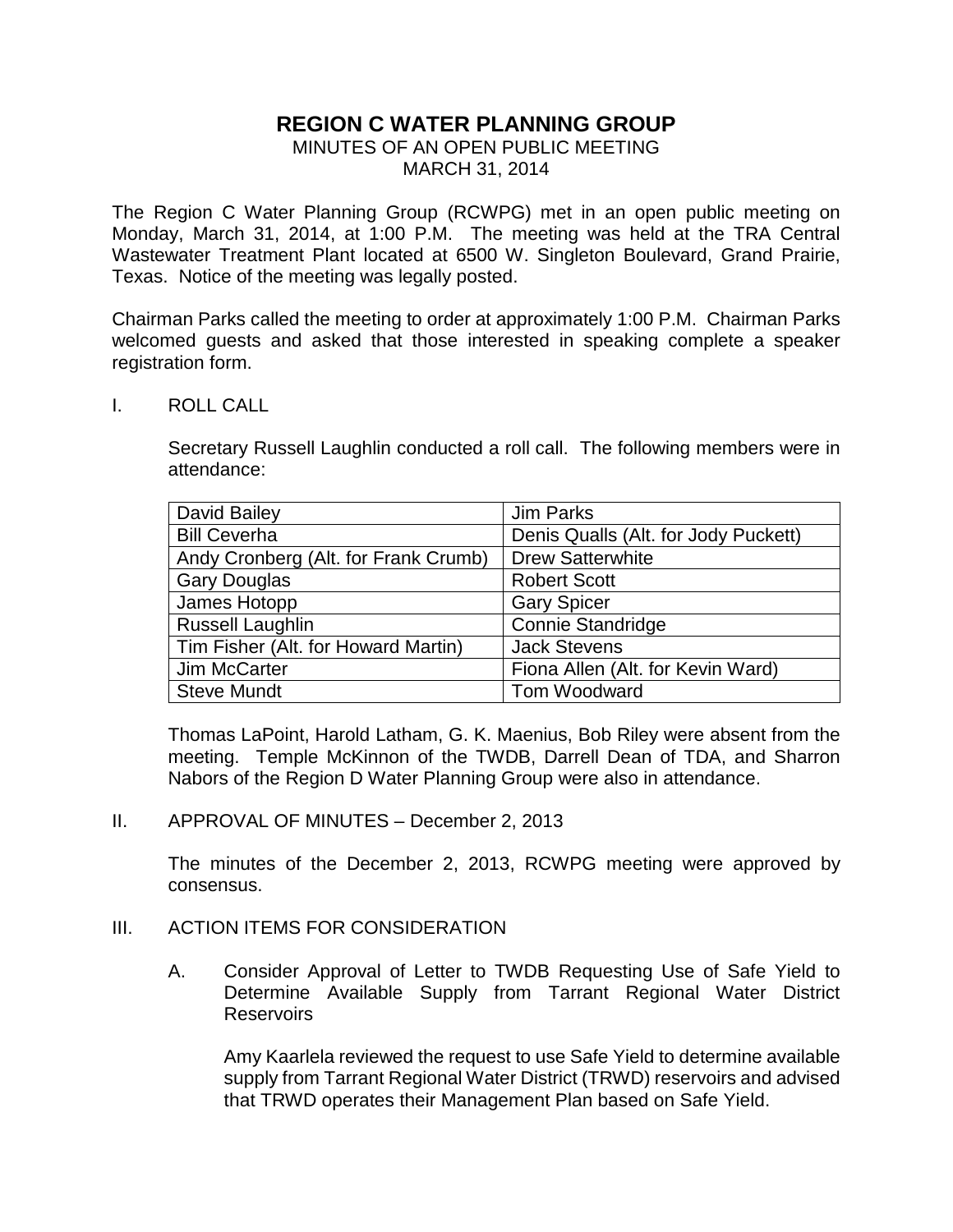On a motion by Frank Crumb and a second by Denis Qualls, the RCWPG voted unanimously to approve submittal of a letter to TWDB requesting the use of Safe Yield to determine available supply from Tarrant Regional Water District reservoirs.

B. Ratify Amendment Numbers 3, 4, and 5 of Contract Between Texas Water Development Board and North Texas Municipal Water District Related to the 2016 Region C Water Plan

Chairman Jim Parks reviewed Contract Amendment Nos. 3, 4, and 5. He reviewed each Amendment as follows:

- Amendment No. 3 was concerning Task 4D Scope of Work and notice to proceed
- Amendment No. 4 included \$8,500 for Region C/D conflict resolution, released funds from the State's new FY budget, and revised tech memo due dates
- Amendment No. 5 added Task 12 regarding 2011 projection prioritization and added Task 13 regarding 2016 projection prioritization

Chairman Parks advised that the NTMWD had also ratified approval of these amendments.

On a motion by Jack Stevens and a second by Connie Standridge, the RCWPG voted unanimously to ratify Amendment Nos. 3, 4, and 5 of the Contract between the Texas Water Development Board and North Texas Municipal Water District related to the Region C Water Plan.

C. Consider Authorization for NTMWD to Amend the Current Contract with Consultants to Incorporate Provisions of Amendment Nos. 3, 4, and 5 of the Contract Between NTMWD and TWDB

Chairman Jim Parks reviewed the need to also amend the contract with the consultants to incorporate the provisions of Amendment Nos. 3, 4, and 5 of the Contract between NTMWD and TWDB.

On a motion by Russell Laughlin and a second by Steve Mundt, the RCWPG voted unanimously to authorize the NTMWD to amend the current contract with the consultants to incorporate provisions of Amendment Nos. 3, 4, and 5 of the contract between NTMWD and TWDB.

D. Consider Revision of Region C Approved Demand Projections to Include Demand for DFW International Airport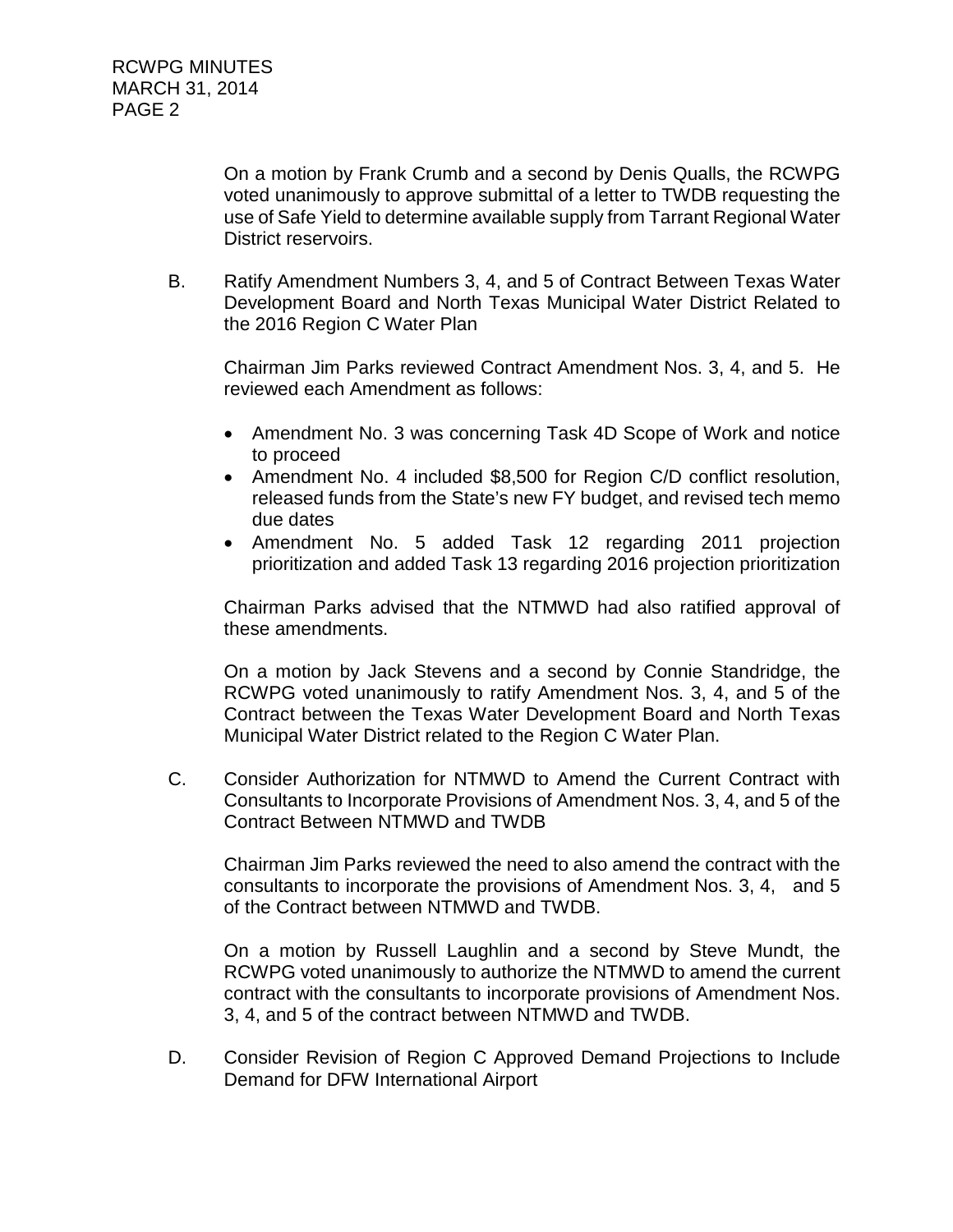> Amy Kaarlela advised that the DFW Airport demands were inadvertently left out of the Region C demand projections. It was thought these demands were included in the TWDB's draft manufacturing demands of Dallas and Tarrant County; however, they were actually included in Dallas County Other (municipal), which was greatly reduced. These demands need to be added back to Dallas County and Tarrant County demands.

> On a motion by Gary Spicer and a second by Steve Mundt, the RCWPG voted unanimously to approve revision of the Region C approved demand projections to include demand for DFW International Airport.

E. Consider Appointment of a Region C Sub-Committee on SWIFT **Prioritization** 

Chairman Jim Parks reviewed the need to submit the SWIFT prioritization by TWDB by June 1, 2014. This includes approximately 800 projects in Region C. Chairman Parks recommended appointment a Sub-Committee in order to meet the deadline. Chairman Parks asked for volunteers from the RCWPG and received the following names:

- Jack Stevens
- Russell Laughlin
- Denis Qualls
- Bill Ceverha
- Connie Standridge
- Fiona Allen
- Tim Fisher
- James Hotopp
- Gary Spicer
- Jim Parks

On a motion by Jim McCarter and a second by Denis Qualls, the RCWPG voted unanimously to appoint the above-referenced members to the Sub-Committee on SWIFT Prioritization.

### IV. DISCUSSION ITEMS

A. Schedule Update

Amy Kaarlela presented a project schedule update. The schedule for 2014 included key items:

June 1 – SWIFT prioritization due August – Technical data (need analysis) due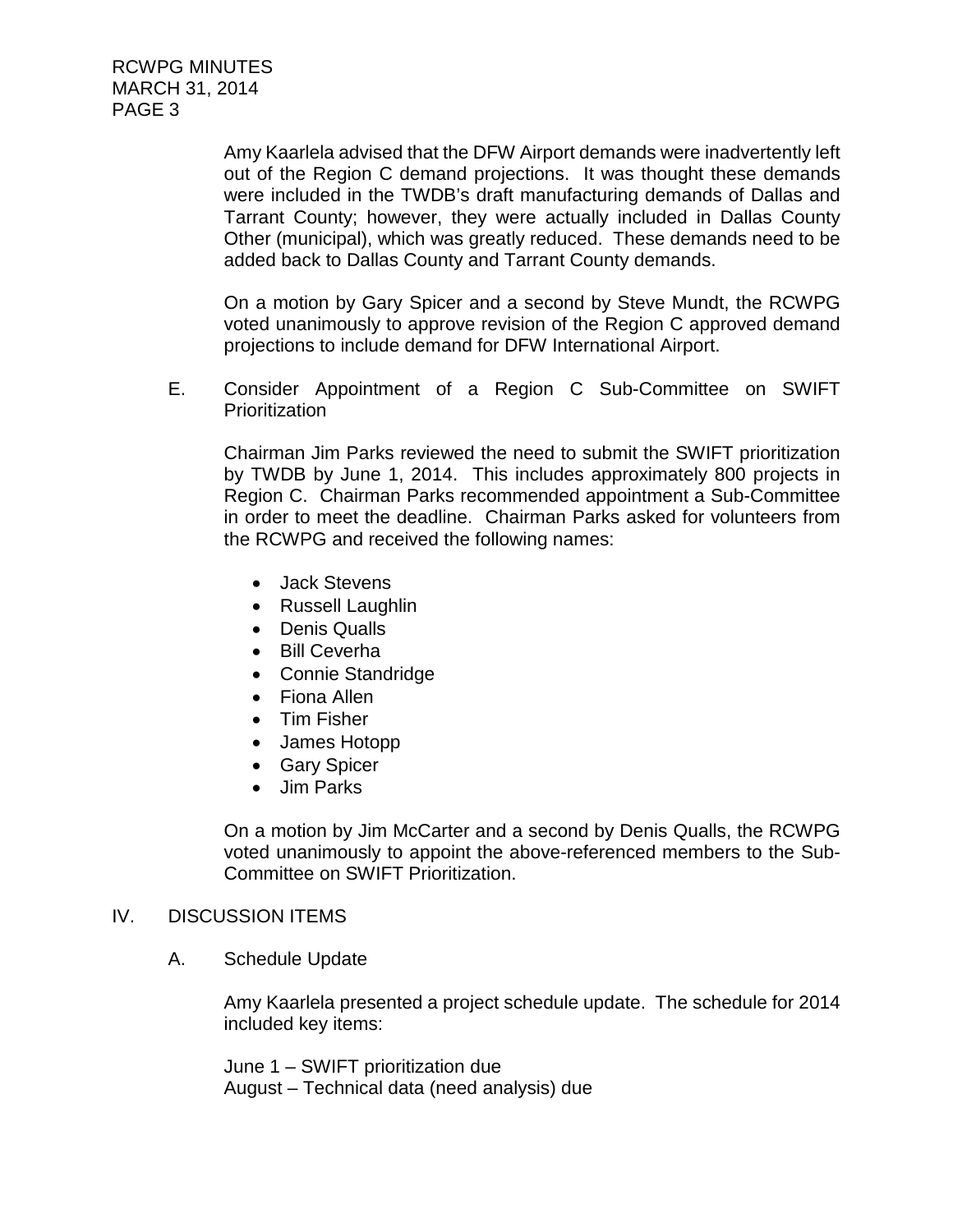September – Deadline for final prioritization for 2011 projects

It was suggested that 2014 meetings be held in mid-May to approve the draft SWIFT prioritization and in July to approve technical data.

It was suggested that 2015 meetings be held in January, April, and October. The draft Region C Plan is due May 1, 2015, and the final draft due November 1, 2015.

A. Prioritization of Projects in the 2011 Region C Water Plan

Amy Kaarlela reviewed the prioritization of 2011 projections. Prop 4 enabled TWDB to create \$2 billion SWIFT to finance projects from State Water Plan, and SWIFT is low interest financing, not grant money. Before funds can be made available, TWDB must prioritize projects from the 2011 Plan and develop rules on how the fund will operate.

Other regions are prioritizing projects from their 2011 plans. Region C and H have the most strategies to prioritize. Scores from one region are not directly comparable to score from other regions.

The Regional Chairs developed questions and a scoring system, which has been provided by TWDB. The score is based on a max of 1,000 points. The five categories of criteria are as follows:

- Criteria 1 Decade of Need (40%)
- Criteria 2 Project Feasibility (10%)
- Criteria 3 Project Viability (25%)
- Criteria 4 Project Sustainability (15%)
- Criteria 5 Project Cost Effectiveness (10%)

Amy reviewed the questions for each criterion as follows:

- 1A What is the decade the RWP shows the projection comes online?
- 1B In what decade is initial funding needed?
- 2A What supporting data is available to show that the quantity of water needed is available?
- 2B If necessary, does the sponsor hold necessary legal rights, water rights, and/or contracts to use the water that this project would require?
- 2C What level of engineering and/or planning has been accomplished for this project?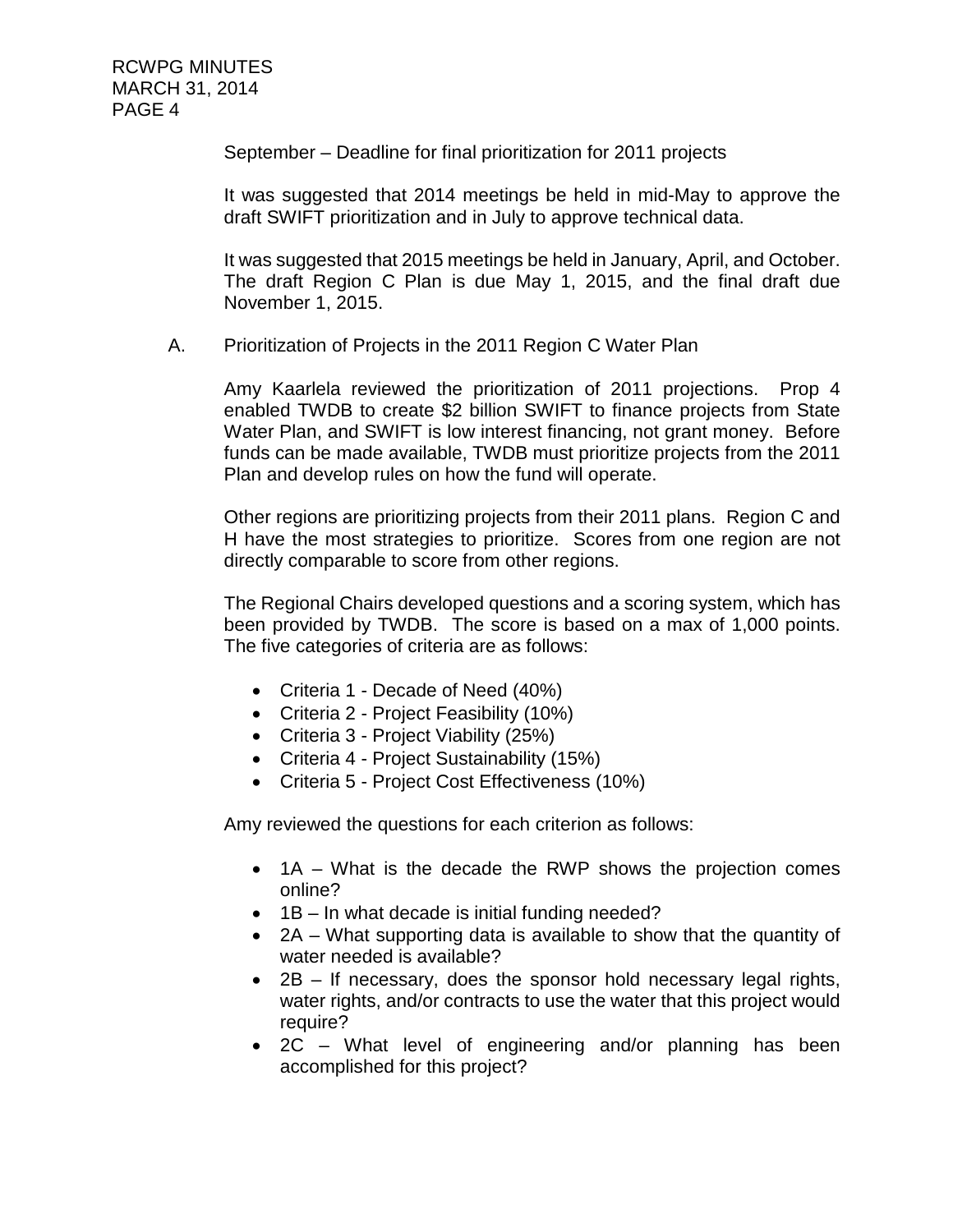- 2D Has the project sponsor requested (in writing for the 2016 Plan) that the project be included in the Regional Water Plan?
- 3A In the decade the project supply comes online, what is the % of the WUG's (or WUGs') needs satisfied by this project?
- 3B In the final decade of the planning period, what is the % of the WUG's (or WUGs') needs satisfied by this project?
- 3C Is this project the only economically feasible source of new supply for the WUG, other than conservation?
- 3D Does this project serve multiple WGUs?
- 4A Over what period of time is this project expected to provide water (regardless of the planning period)?
- 4B Does the volume of water supplied by the project change over the regional water planning period?
- 5A What is the expected unit cost of water supplied by this project compared to the median unit cost of all other recommended strategies in the region's current RWP? (Project's Unit Cost divided by the median project's unit cost)
- B. TWDB Proposed Resolution of the Interregional Conflict between the 2011 Region C and Region D Regional Water Plans

Temple McKinnon reviewed the draft proposed resolution to the Region C and Region D interregional conflict. The draft resolution includes the following:

- Region C readopt current 2011 Plan with Marvin Nichols as strategy
- Region D amends 2011 Plan to reflect that the conflict has been resolved.

The timeline includes:

- March 4 Preliminary recommendation released
- April 29 Public hearing in Mount Pleasant
- April 30 Public hearing in Arlington
- May 2 Comment period closes
- May 19 Final recommendation to TWDB

Comments can be submitted to [RegionCandD@twdb.texas.gov](mailto:RegionCandD@twdb.texas.gov) or Office of General Council, ATTN: Connie Sanders, 1700 North Congress, Austin, TX 78701.

C. Letter from City of Mansfield Regarding Planning Grant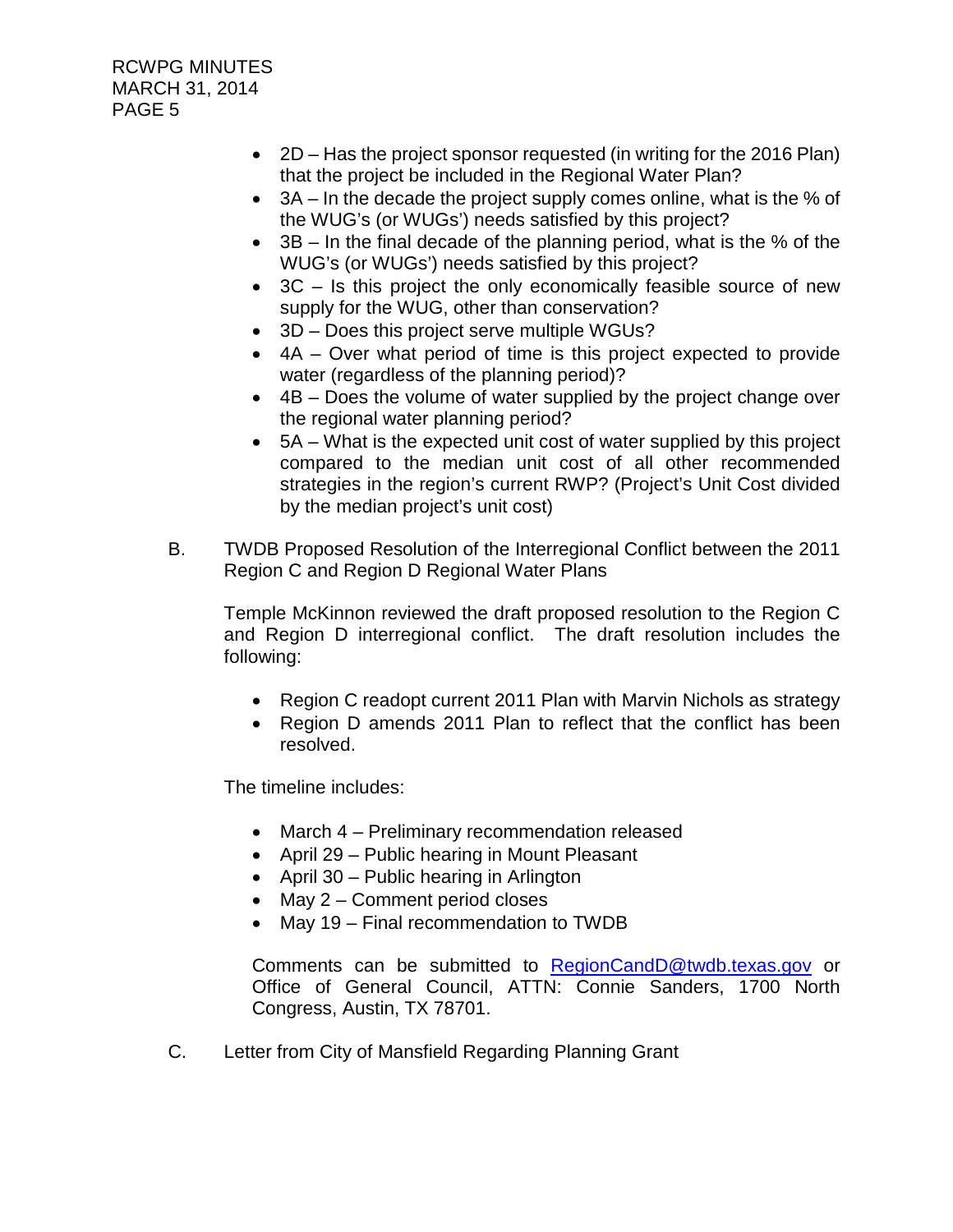> Amy Kaarlela reviewed the letter from the City of Mansfield regarding a Flood Protection planning grant. Entities applying for TWDB grant funding must notify RCWPG.

D. RCWPG New Member Training

Amy Kaarlela extended an offer from consultants to conduct a new member training, which could be held prior to afuture Region C meeting to orient new members to the regional planning process. Amy will email members a general presentation. Materials and training are also available on the TWDB website also. The TWDB link to the materials and training will be emailed to all members, and members interested in attending a new member training session should notify Amy Kaarlela.

E. Update on Tasks 3, 4, and 10

Amy Kaarlela provided an Update on Tasks 3, 4, and 10. Task 3/4B/C includes current supplies, ID strategies, and technical data. Task 4D evaluates strategies. Task 10 is public participation. If local funding is secured, a newsletter will be prepared for May, as newsletters are no longer funded by TWDB.

F. Next Steps

Amy Kaarlela reviewed the next steps including the work on prioritization and the meeting in mid-May to approve the draft prioritization and newsletter.

## V. OTHER DISCUSSION

A. Updates from the Chair

Chairman Jim Parks provided an update including the Speaker of House appointments to the SWIFT Advisory Committee of Allen Ritter, Drew Darby, Eddie Lucio, III.

Chairman Parks advised that he would be retiring from the NTMWD on April 30, 2014, and expressed his desire to continue to serve as RCWPG Chairman until the end of 2014.

B. Report from Regional Liaisons

Brief reports were given by the following liaisons: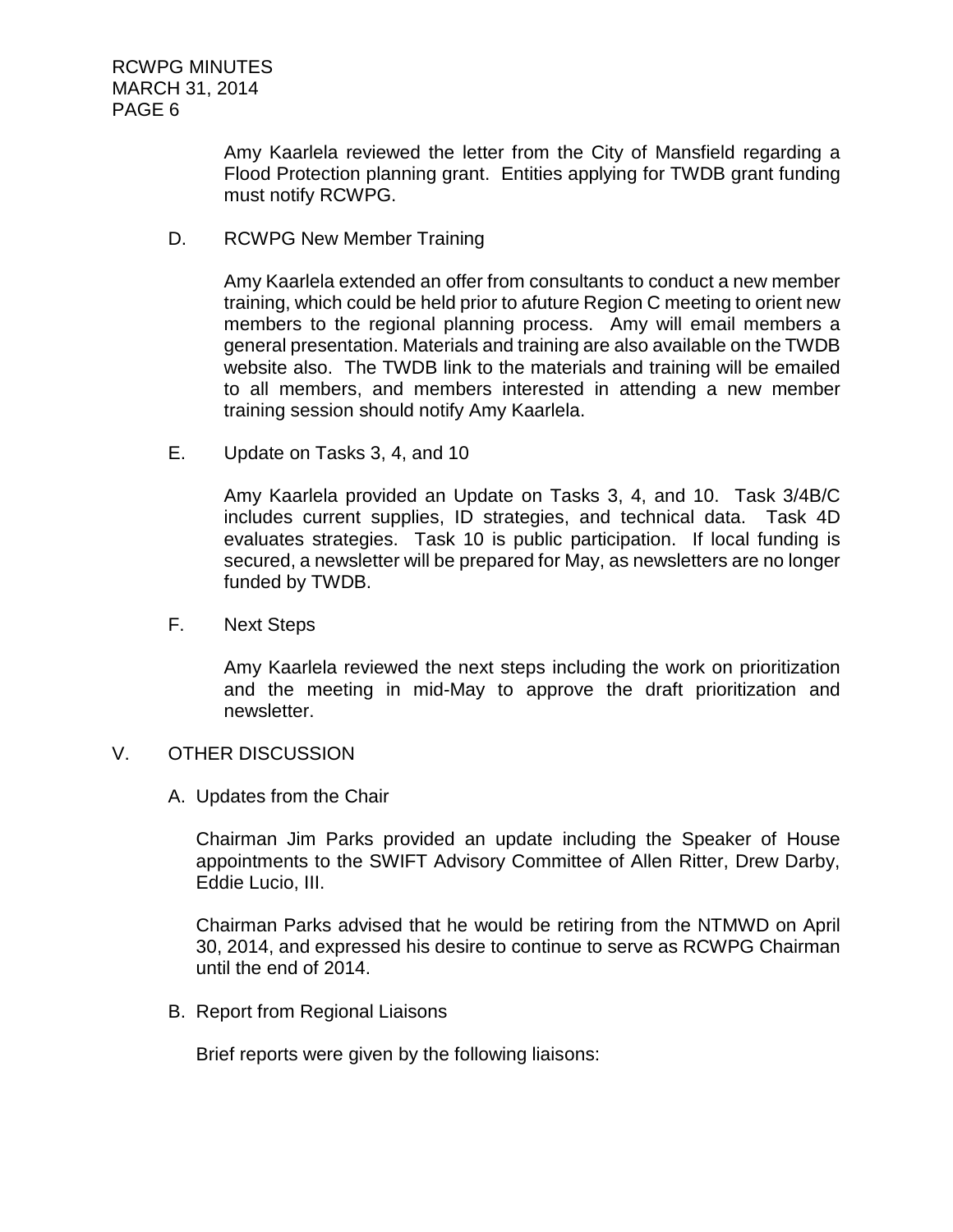- Region B Jack Stevens advised that Region B will be meeting next will be April 23, 2014.
- Region D Mike Rickman advised Region D met in February and will meet April 16, 2014, in Mount Pleasant.
- Region G Bill Ceverha advised Region G met in February and will meet on April 2, 2014.
- Region H Glenn Clingenpeel advised Region H had appointed a Sub-Committee on prioritization also and advised of Region H's concerns with tiering/prioritizing projects. Region H will meet May 7, 2014.
- Region I Connie Standridge advised Region I met in February also. Next meeting will be no later than May 30.
- C. Report from Texas Water Development Board

Temple McKinnon advised that the demand projections approved today would be considered by the TWDB Board for approval in May. Temple also advised of the appointment of Kathleen Jackson to the TWDB Board. Director Kathleen Jackson as well as Director Bech Bruun to attend a future RCPWG meeting.

D. Report from Texas Department of Agriculture

Chairman Jim Parks introduced Darrell Dean of the TDA. He is Regional Field Representative for the North Central Texas area covering 35 counties.

E. Report from Texas Parks and Wildlife Department

Chairman Parks advised that Adam Whisenant was on the coast due to the oil spill and was not available to attend.

F. Other Reports

No other reports.

G. Confirm Date and Location of Next Meeting

The next RCWPG meeting was tentatively scheduled for Monday, May 19, 2014, at 1:00 P.M. at TRA Central Wastewater Treatment Plant.

H. Public Comments

There were no public comments.

VI. ADJOURNMENT